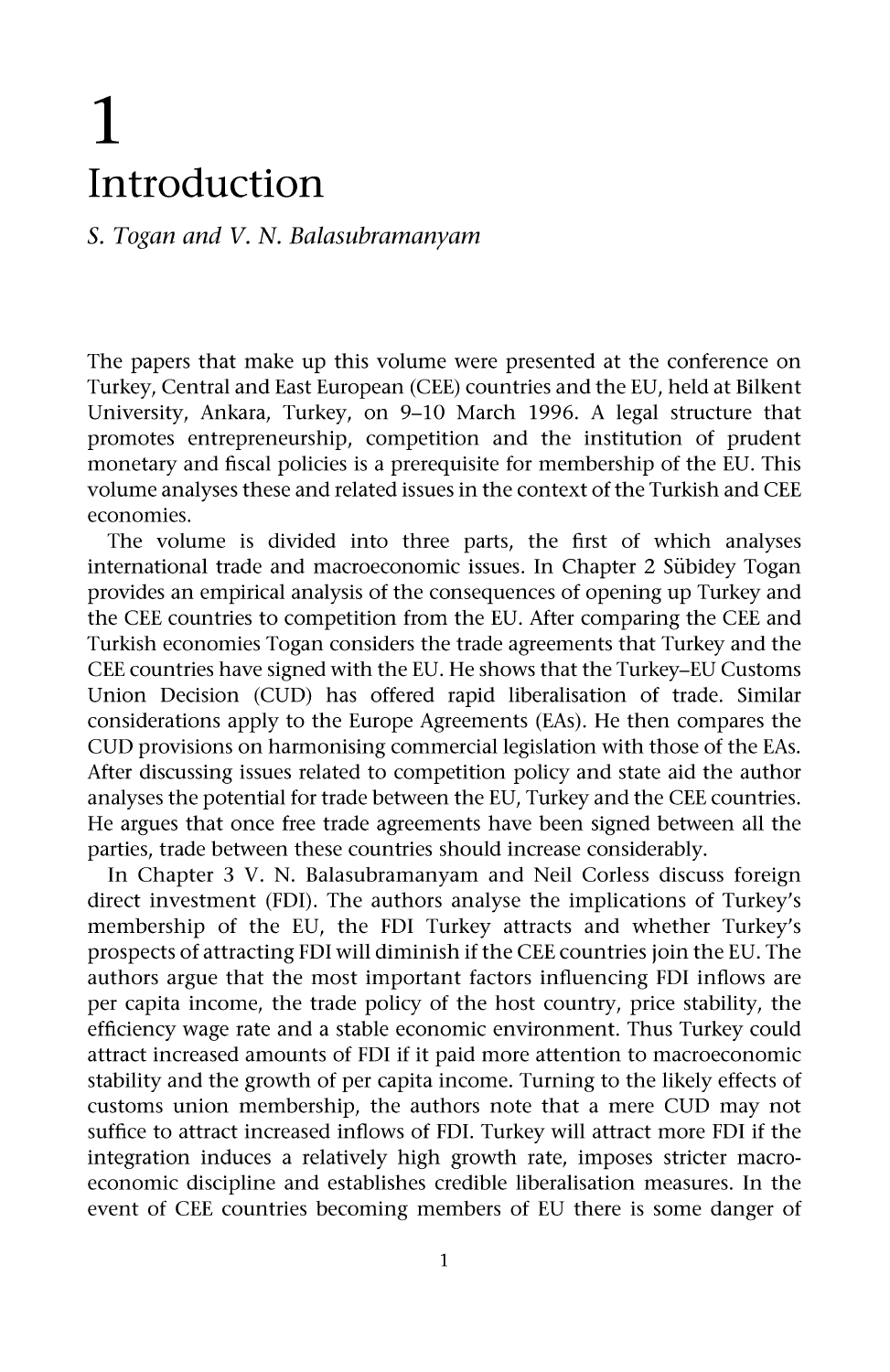diversion of FDI into the CEE, but the diversion is unlikely to materialise in a big way.

In Chapter 4 Hikmet Ulugbay and Osman Zaim study issues relating to fiscal policy in Turkey and the transitional economies of Europe. They consider trends in fiscal variables and matters relating to tax and expenditure reforms, before going on to analyse privatisation, social safety nets and social security within a comparative framework.

P. N. Snowden and C. Yıldırım (Chapter 5) look at financial policy issues confronting the Turkish and Eastern European economies. The authors concentrate on two financial policy considerations implied by the process. On the macroeconomic level they examine the question of exchange rate management in the presence of capital flows and stabilisation policies. On the microeconomic level they consider problems encountered by the banking sector during structural change.

In Chapter 6 Ismail Arslan provides an exhaustive analysis of investment incentives in Turkey. The author notes that the Turkish government has promoted investment by means of various incentives since the 1960s, encouraged private investment, attempted to use investment incentives as a tool of regional policy and oriented resources towards favoured industrial sectors. It is emphasised that the incentive system has not worked well as a tool of regional policy and at most has met with mixed success in promoting investment. It is shown that Turkey has extensively subsidised various industries through the incentive system, but subsidisation is against the guidelines laid down in the EU-Turkey CUD.

Cevdet Denizer (Chapter 7) deals with the transition in Eastern Europe and the former Soviet Union. The author studies the determinants of growth and inflation and shows that the reforms have been successful in reducing inflation and restoring growth, but that the initial conditions in these economies were important. The policy variations between the transitional economies is explained by their politics, perceptions and aspirations. Denizer then considers the growth prospects of these economies. He argues that countries with strong reform efforts can enjoy rapid rates of per capita growth.

In chapter 8 David Sapsford, David Greenaway and Steve Leybourne analyse the effects of trade liberalisation on economic growth in Turkey. Utilising smooth transition analysis to estimate the relationship between trade liberalisation and economic growth, the authors study the Turkish growth experience over the period 1950-90 and show that liberalisation promoted a significant increase in GDP but was accompanied by a deterioration in the rate of growth of real GDP.

The subject of Part II is law and economics. In Chapter 9 Stilpon Nestor studies the main elements of a market economy's legal framework, focusing on private property rights and institutions. Addressing constitutional reform and general private law in transitional economies, the author concentrates on the definition and determination of private property rights and studies the legislative framework for the creation, functioning and dissolution of